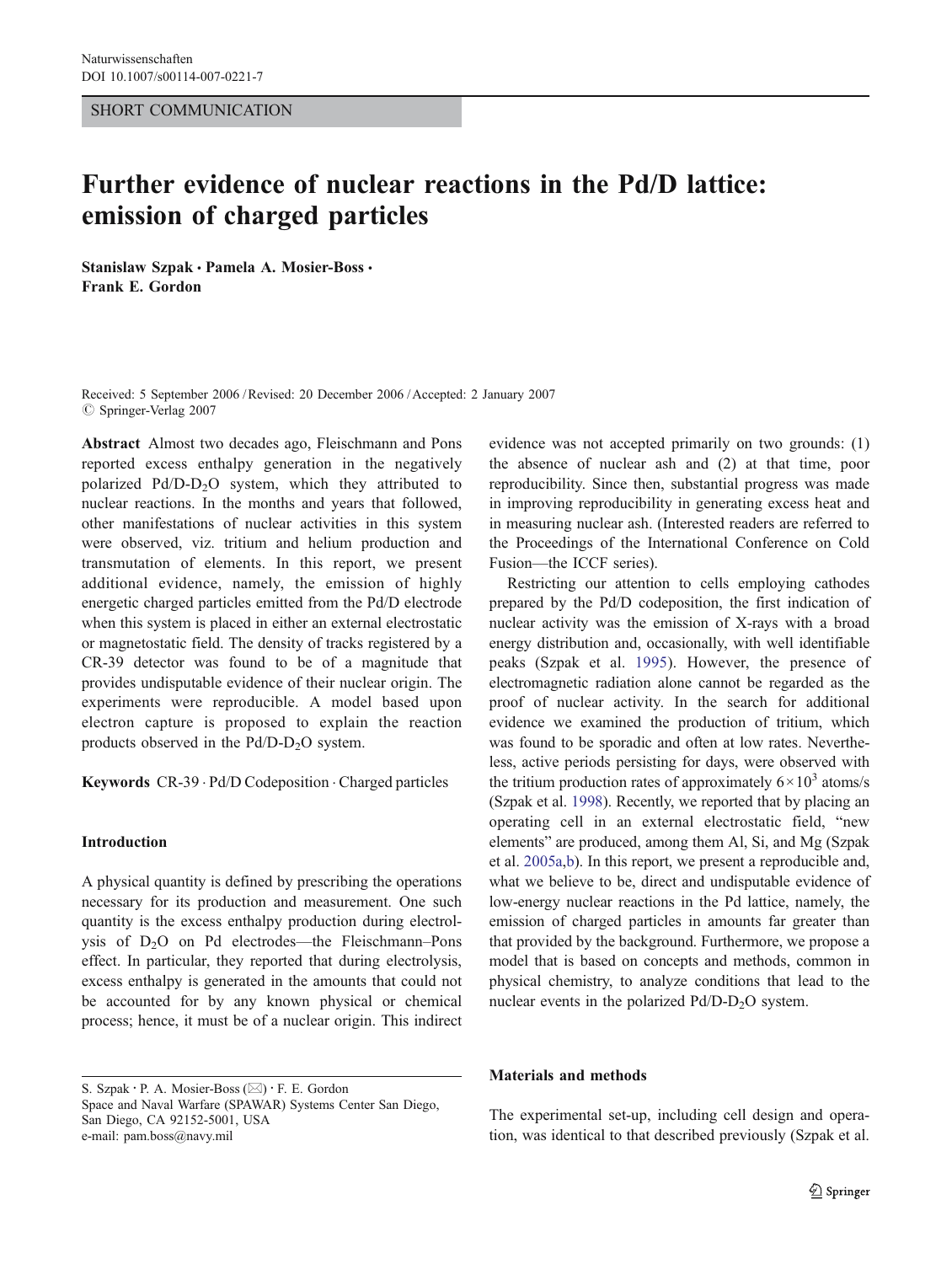[2005a](#page-3-0),[b\)](#page-3-0), except for the cathode assembly. Here, a Ni screen or a single wire was substituted for the Au foil and, to record the emission of charged particles, a CR-39 detector (Fukuvi) was placed between the polyethylene base and the Ni screen, as shown in Fig. 1. CR-39 is an etch detector commonly used in nuclear physics to detect the emission of charged particles. The use of CR-39 to detect high-energy particles in the Pd/D system has previously been demonstrated by Oriani and Fisher ([2002\)](#page-3-0), Lipson et al. ([2000\)](#page-3-0), and Miley et al. [\(2002](#page-3-0)) The cathode assembly was positioned parallel to the external field. Upon completion of an experimental run, the cathode was disassembled and the CR-39 chip processed using standard procedure (etching in 6.5 N of NaOH for  $6-7$  h at  $65-72$ °C).

## Results

Under normal conditions, i.e., when the cell operation is controlled by the cell current and temperature, the nuclear ash consisted of X- and  $\gamma$ -rays, tritium, and excess enthalpy. However, when an operating cell was placed in an external electric field, reaction products included the formation of "new elements" as well as the emission of charged particles. The emission of charged particles, e.g.,  $p^+$  and  $\alpha^{2+}$ , constitutes an undisputable evidence of nuclear events. If such events occur in the polarized  $Pd/D-D<sub>2</sub>O$ system, then, owing to the stopping power of the electrode



particles. A single wire can be used in place of the Ni screen. The cathode assembly placed in a rectangular cell. Field direction indicated by an arrow <sup>1</sup> Phillips, G. Consultant, JWK International

material, they could be detected only along the electrode edge as illustrated in Fig. [2](#page-2-0)a. The bright line along the peripheries of a single eyelet is, in fact, an overlap of hundreds of impingement tracks, as shown by magnifying a segment indicated by an arrow (Fig. [2b](#page-2-0)). Images near the edges of the cathode have a lower density of tracks. As indicated in Fig. [2](#page-2-0)c, double and triple tracks can be observed. Such tracks are observed from a reaction that emits two or three particles of similar mass and energy (Phillips<sup>1</sup>, personal communication).

The size, depth of penetration, and shape of the tracks yield information on the identification of particles (e.g.,  $p^+$ and  $\alpha^{2+}$ ) and their energy. Since our interest is in the behavior of an operating system, we are currently concerned with when and how the energetic particles are emitted. Figure [2d](#page-2-0) shows clusters of tracks recorded after 1 h of exposure, indicating that coherent domains, arising from self-organization, are formed shortly after activation of an external field. The presence of clusters is consistent with an earlier observation of hot spots (Mosier-Boss and Szpak [1999](#page-3-0)). To reiterate, (1) emission of charged particles occurs shortly after the activation of an external field, (2) reaction sites are localized (Fig. [2](#page-2-0)d), and (3) the high density of tracks (Fig. [2](#page-2-0)b) resulting from prolonged exposure is consistent with a random distribution of active sites.

#### **Discussion**

The emission of charged particles is a product of transmutations that are governed by the same laws as ordinary chemical reactions (i.e., conservation of mass and charge; Remy [1956](#page-3-0)). This observation is the starting point that leads to the proposition that pertinent information concerning the mechanism of any reaction can be obtained if the input and output variables are known. A model can be formulated in the context of the following: (1) state of the system, (2) imposed constraints, and (3) the nature of the electron–nucleus reaction.

## State of the system

An operating cell is viewed as an open system that is in a nonequilibrium condition. If a complex reaction path exists, with rate constants being a nonlinear function of variables affecting their rate, then the expected behavior is the development of new structures. As a rule, open physicochemical systems, far from equilibrium, undergo "selforganization," which, in turn, yields structures of spatial Fig. 1 Cathode assembly used to record emission of charged domains characterized by bursts of chemical activity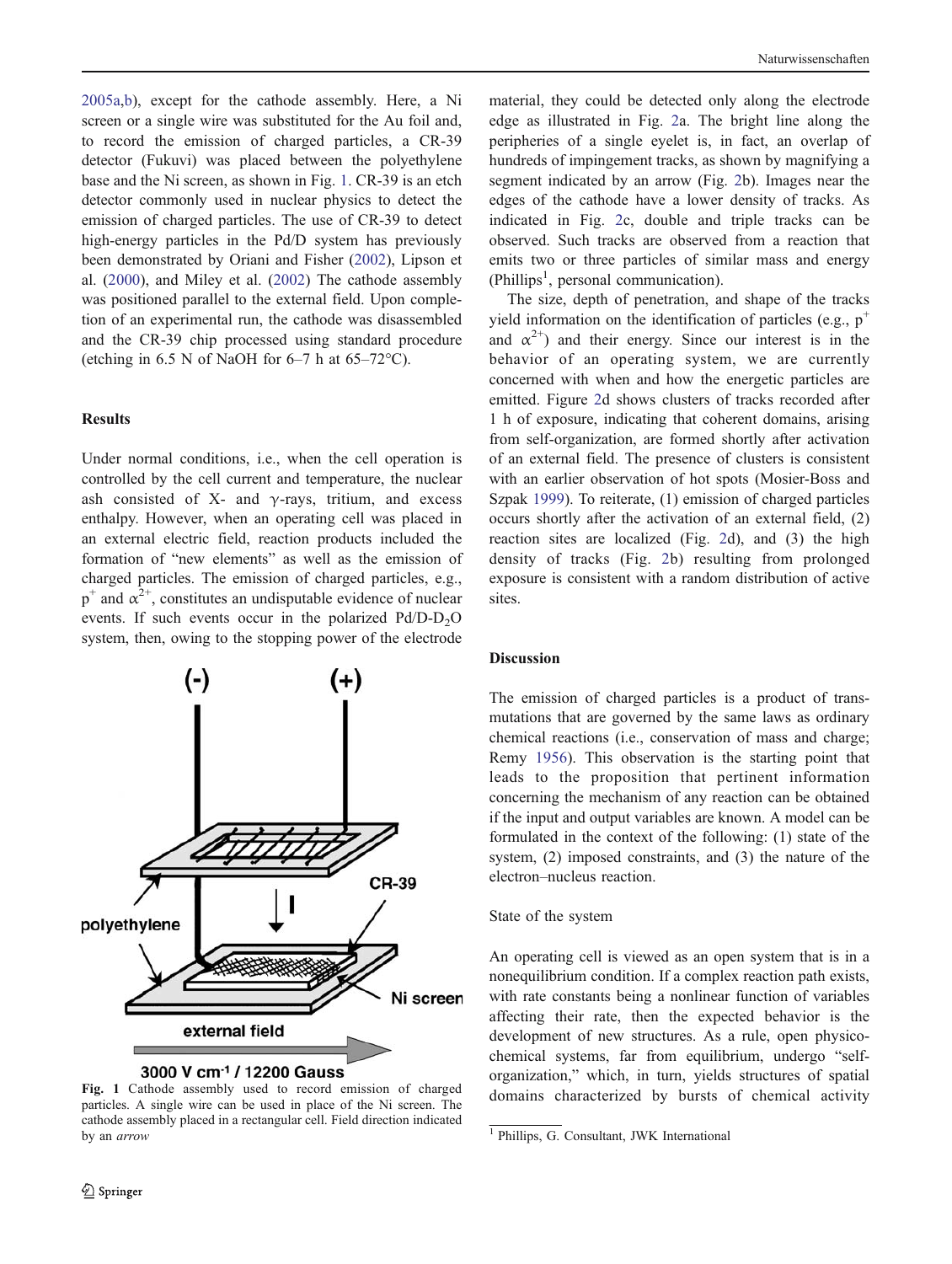<span id="page-2-0"></span>

Fig. 2 Emission of high-energy charged particles from a polarized Pd/ D-D<sub>2</sub>O system exposed to an external field. a Tracks observed around a single eyelet of the Ni screen; bright lines and spots along the peripheries represent hundreds of overlapping impingement tracks. <sup>b</sup> Expanded area indicated by arrow in subpanel <sup>a</sup>. <sup>c</sup> Expanded area indicated by an arrow in subpanel <sup>b</sup>. Arrows indicate double and triple tracks. d Impingement tracks of particles emitted from Pd deposited on

appearing as hot spots (Mosier-Boss and Szpak [1999](#page-3-0)) or, as in the present case, in the emission of charged particles as shown in Fig. 2. The reaction volume, located within the interphase, is the seat for the set of consecutive and/or parallel reactions terminating with the occurrence of a nuclear event. It is convenient to separate these processes into two groups occupying the same volume, namely, processes undergoing self-organization and subject to the laws of physicochemistry and transmutations and other nuclear activities governed by the applicable laws of nuclear physics.

#### Imposed constraints

The imposed constraints on an operating cell are the cell current and either an external electrostatic or magnetostatic fields. The first determines the rate of relevant electrochemistry through electrochemical potentials while an external field influences the set of events by affecting both the driving forces (electrochemical potentials) as well as the activity within the reaction volume. If a particle interacts with an internal or external field associated with the change in the number of particles, then its energy must be

a single Ag wire. Clusters observed within an hour after activation of an external field. a–c Magnetostatic field 12,200 Gauss, in field for several days. c electrostatic field 3,000 Vcm<sup>-1</sup>, an hour in field. Solution composition 0.03 M PdCl<sub>2</sub>+0.3 M LiCl in D<sub>2</sub>O. Cathodic cell current profile (in milliampere per square centimeter):  $i=1.0$  for 2 h,  $i=3.0$  for the period necessary to reduce all Pd<sup>2+</sup> ions,  $i=30.0-$ 50.0 for  $2-3$  h, and  $i=100.0$  after placement in an external field

included, and the chemical potential takes on a form  $\overline{\mu} = \mu + u(x, y, z)$ , where  $u(x,y,z)$  is the interaction energy. By application of an external electrostatic or magnetostatic field a new situation is created. Significant morphological and structural changes take place in the cathode, which, in turn, generate Pd lattice defects and changes in the magnitude of driving forces—the chemical/electrochemical potentials, which in effect produce new elements and the emission of charged particles.

# The electron–nucleus reaction

Emission of soft X-rays has been reported by Miles et al. [\(1994](#page-3-0)), Violante et al. ([2002\)](#page-3-0), and Szpak et al. [\(1995](#page-3-0)). This emission suggests that electron capture is occurring. Within the reaction volume, the concentration of energetic electrons with the ratio  $[e^-]/[D^+]$  is sufficiently large so that the X (where X may be  $D^+$ ,  $D_2^+$ ,  $Li^+$ , etc.) is surrounded by electrons. Hnder these conditions, electron can use can be electrons. Under these conditions, electron capture can be described as a chemical reaction:

$$
z(X)^{A} + e^{-} \to z_{-1} Y^{A} + v \tag{1}
$$

with the neutrino escaping the reaction volume. For this